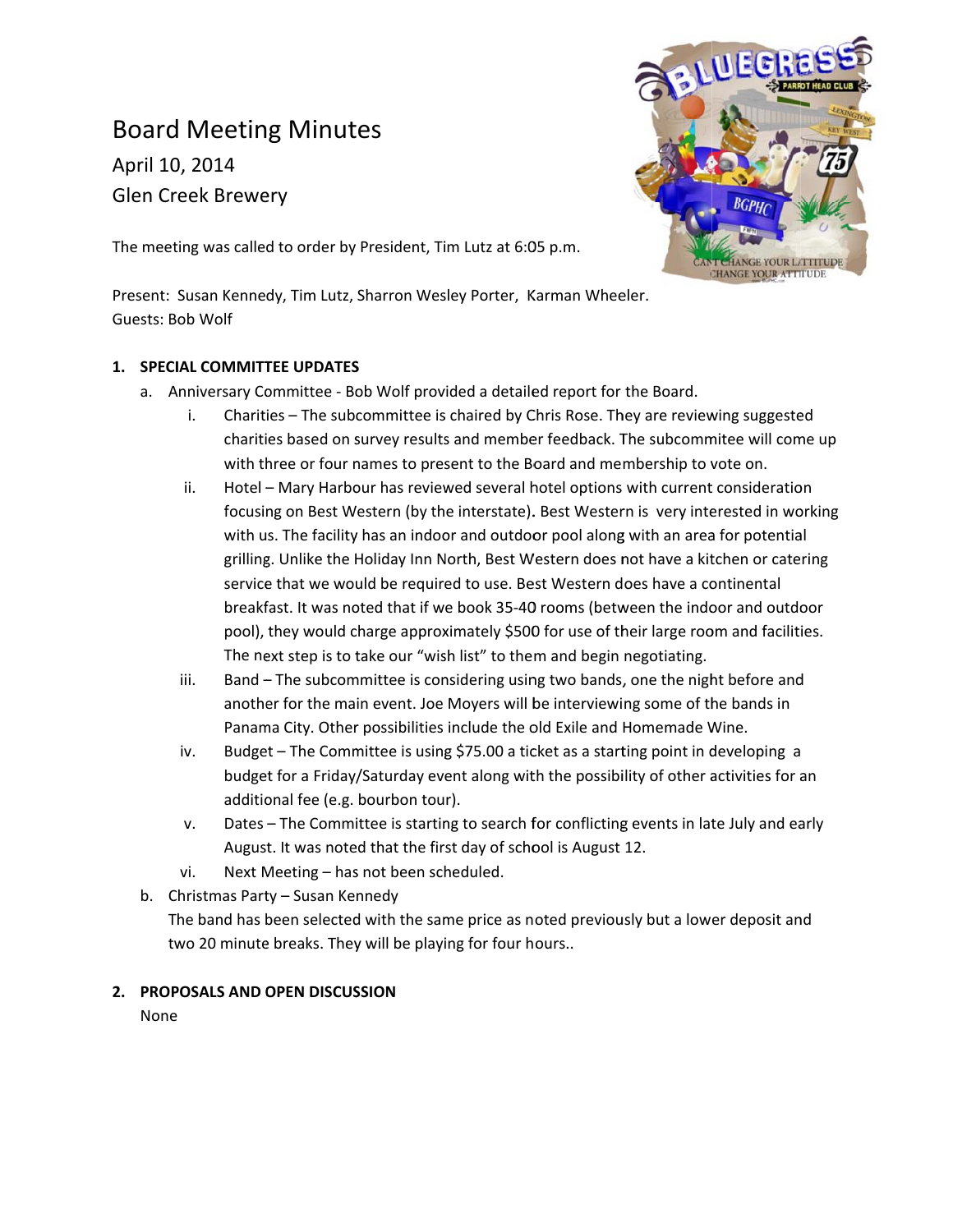#### **3. APPROVAL OF MINUTES**

Sharron Wesley Porter motioned for approval of the March minutes. The motion was seconded by Susan Kennedy and carried.

## **4. TREASURER'S REPORT**

Sharron Wesley Porter announced the discovery of two checks that had not cleared. She has reissued them. The working check book balance of \$6,572.46.

It was noted that we have 15 people that still owe from the T‐shirt order. The t‐shirts will be ready for the general meeting.

Tim Lutz purchased the back‐up drive for historical documents. The motion was made by Sharron Wesley Porter to reimburse Tim \$84.79 for the drive. The motion was seconded by Karman Wheeler and carried.

# **5. NEW BUSINESS**

- a. Parrot Head Rendezvous
	- The BGPHC banner has been located.
	- Sharron Wesley Porter has been working on badges with phone numbers for attendees.
- b. Legend Tickets Tim Lutz announced the date of July 24 with 100 tickets located on the third base side. He will have them available for purchase at the next meeting.
- c. May Charity Tim Lutz noted the May Charity is Multiple Sclerosis and will be obtaining additional information from them.
- d. May Happy Hour Suggestions included Texas Road House, Logans, Bru Burgers, Shamrocks (Pathchen Drive), Brasabana (will check with them again), Merrick Inn, Drakes, Villiage Idiot, Gray Goose, Village Host, Sals, Atomic Café, O'Neils.

# **6. OLD BUSINESS**

- a. See Cruise Tim Lutz noted that Theresa Thomas has the information related to donations and the number of man hours we provided. She will be submitting this information to Sharron Wesley Porter. The event raised approximately \$4,750 (this figure does not include Southside's donation).
- b. Yahoo Tim Lutz noted that Pete Alberti has closed the Yahoo account.
- c. Concert Tim Lutz provided quotes from various options from Costco. Option 1 is a sandwich platter consisting of croissant rolls with turkey and ham cut into thirds. The platter feeds 16‐20 people with spicy mustard. Another option is turkey and swill rolls for \$29.99 that feeds 20‐24. Bob Wolf has the large grill and volunteered to do the grilling. Tim Lutz noted he had paper plates and utensils.
- d. T-shirts Tim will pick the shirts up and distribute them at the next general meeting.
- e. Florence Freedom (6/28) Based on the level of participation of the Cincinnati Club at a previous event, and the need to buy 50‐60 tickets in advance, it was decided to withdraw from